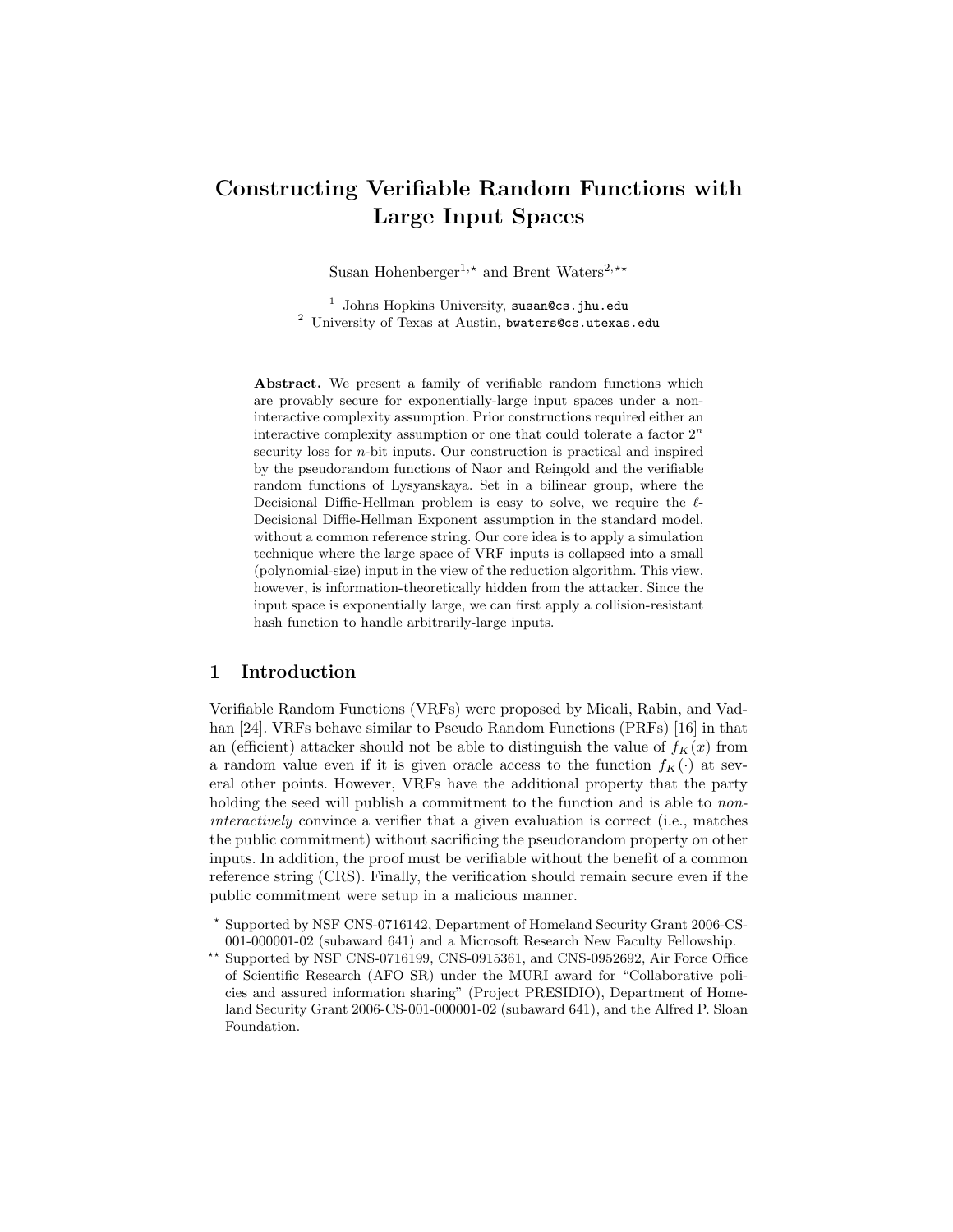The VRF definition of security limits the types of tools we can apply to solving the problem and restricts us from using several "traditional" approaches. For example, at first glance it might seem possible to construct VRFs in a straightforward manner by applying PRFs together with a Non-Interactive Zero Knowledge Proof [4, 5] (NIZK) system. A tempting approach is to publish a commitment to a PRF seed and then the seed holder can apply the NIZK machinery to produce non-interactive proofs. A typical proof would at one stage allow a reduction algorithm to simulate proofs (via knowledge of the CRS setup) even when the algorithm has no knowledge of the function's seed. However, since the definition of a Verifiable Random Function disallows the use of a trusted setup, the NIZK paradigm cannot be applied.

Without being able to simulate proofs, any reduction algorithm that proves pseudorandomness faces the following predicament. First, for any x for which it is asked to give out  $f_K(x)$  and a proof it must be able to produce the actual (unique) output of  $f_K(x)$ . Since there is no interaction or trusted setup, the algorithm is not able to "lie" at any stage. Second, the reduction must be able to use an attacker that can distinguish  $f_K(x^*)$  from a random value at a certain x ∗ . In order to make use of this attacker, it follows that the reduction algorithm must not know how to evaluate  $f_K(\cdot)$  at certain points.

Meeting these two restrictions will require a new approach to constructing pseudorandom functions that moves past traditional constructions. For instance, to prove that the Goldreich, Goldwasser and Micali PRF construction [16] is pseudorandom one must go through several hybrid experiments, where the reduction algorithm will not know how to correctly evaluate the PRF on any input. This approach will not work for proving VRFs, since the reduction algorithm must provide an evaluation and prove (without lying) that it is correct.

Constructing and Proving Security of VRFs. For the reasons above, existing VRF systems employ a different strategy when proving the security of VRFs. Almost all proofs of VRF constructions (that do not rely on interactive assumptions) [24, 14, 1] use a type of "all but one" technique for proving pseudorandoness. In these proofs a reduction algorithm will first guess the attacker's challenge input as some random string w in  $\{0,1\}^n$ , where n is the bit length of inputs. Next, it will set up the commitment such that it knows the function at all  $2^{n} - 1$  inputs values  $x \neq w$ . The algorithm then must "hope" that the challenge input lands on  $w$ . For instance, the Micali-Rabin-Vadhan (VUF<sup>3</sup>) reduction [24] publishes a commitment r (mod N) such that it knows  $2<sup>n</sup> - 1$  roots of r for primes  $p_x$  where  $x \neq w$  and hopes that the attacker provides it the  $p_w$ -th root of r.

The main drawback of this style of proof is that the error and time component of the reduction respectively degrade and blowup by a factor  $2<sup>n</sup>$ , which

<sup>&</sup>lt;sup>3</sup> VUF stands for *verifiable unpredictable function*. It relaxes the pseudorandomness requirement of the VRF, so that an (efficient) attacker should not be able to predict the value of  $f_K(x)$  even if it is given oracle access to the function  $f_K(\cdot)$  and its proof at several other points.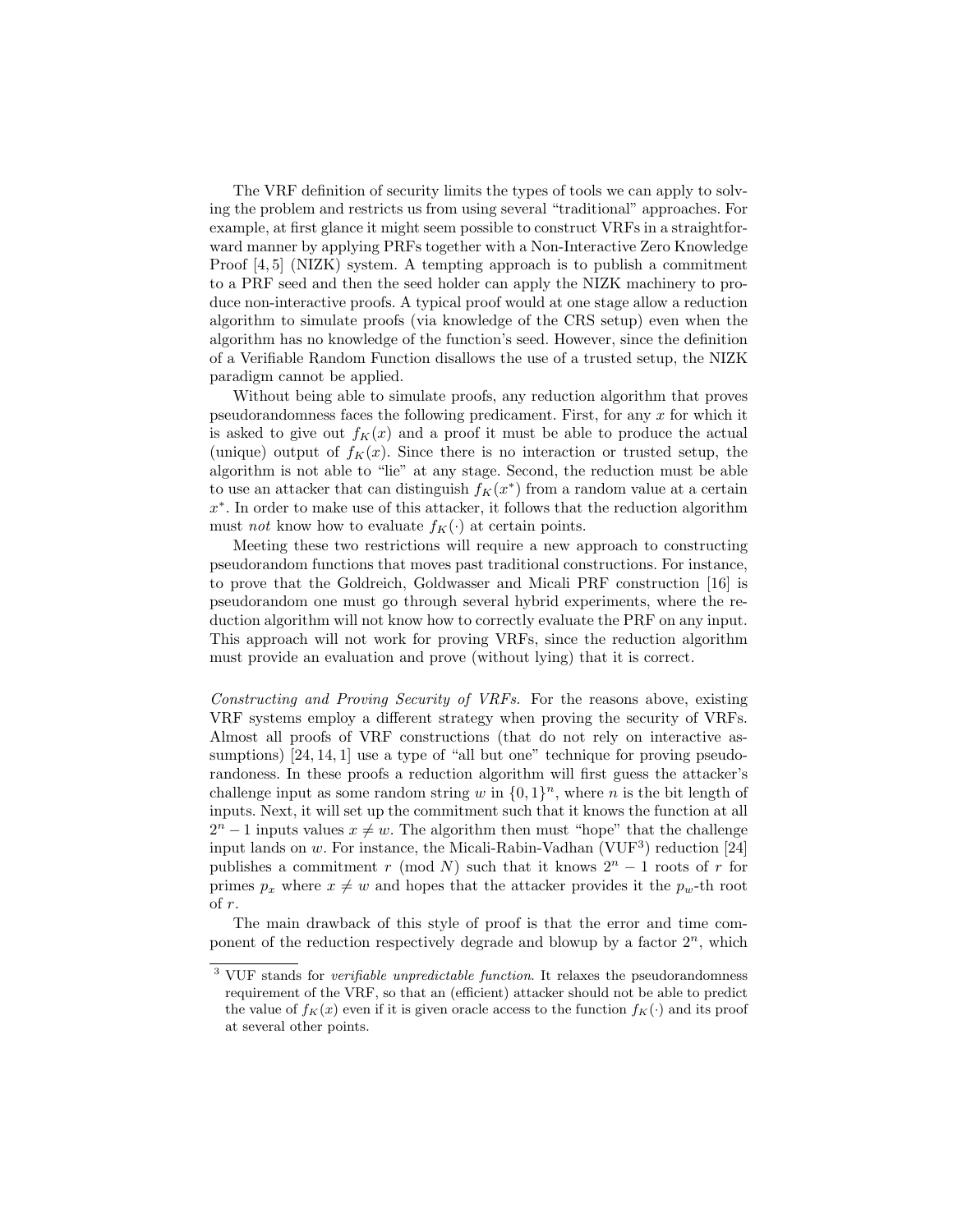is exponential in the input length  $n$ . The error reduction decreases by a factor of  $2<sup>n</sup>$  from the guessing of the challenge input and the time of the reduction requires  $2^{n} - 1$  steps to "plant" knowledge of  $f_{K}(x)$  for all  $x \neq w$ . For this reason these VRF systems when applied to large input sizes need to rely on strong assumptions that can absorb the loss of security. Furthermore, in the  $\ell$ -type assumptions used in bilinear map constructions of Dodis-Yampolskiy [14], the number of terms (i.e.,  $\ell$ ) associated with the assumption increases exponentially in n. 4 In general, we would like to prove security for large input spaces based on a "smaller" and more standard complexity assumption, which contains at most a polynomial number of terms.

Indeed, in their recent paper, Abdalla, Catalano and Fiore [1] stated that an open problem was to construct a VRF "supporting exponentially large (in the security parameter) identity spaces and provably secure under non interactive assumptions".

Our Approach. In this work, we aim to realize VRFs with large input sizes without applying complexity leveraging or interactive assumptions. Our main technique is that we apply a reduction technique where the input space of size  $2<sup>n</sup>$  is compressed in the reduction algorithm's view to a much smaller space. We can parameterize this compression such that the reduction algorithm knows the PRF value for all but a set S of size  $\approx 1/q(\lambda)$  of the input, where  $q(\lambda)$  is the (polynomial) number of queries made by an attacker and  $\lambda$  is a security parameter. We then "hope" that the challenge input lands in S and can finish the simulation without aborting a non-negligible fraction of the time.

Our construction makes use of bilinear groups. It has a similar structure to the PRF of Naor-Reingold [27] and the VRF of Lysyanskaya [23]. The setup algorithm will choose a group  $G$  of prime order  $p$  along with random group elements  $g, h, U_0 = g^{u_0}, \ldots, U_n = g^{u_n}$  for random  $u_0, \ldots, u_n \in \mathbb{Z}_p$ . The evaluation of the VRF on input  $x = x_1 \dots x_n$  is

$$
e(g^{u_0 \prod_{i=1}^n u_i^{x_i}}, h).
$$

Proofs of the VRF are given using a step ladder approach in a manner similar to that appearing in other works [23, 1].

We prove the security of our scheme under the  $\ell$ -Decisional Diffie-Hellman Exponent assumption [7] for  $\ell = O(q(\lambda) \cdot n)$ . This assumption gives the reduction algorithm  $g^{a^i}$  for  $i = 1$  to  $2\ell$  except for a "hole" at  $i = \ell$ . In our reduction, we associate each  $U_i$  value with a value  $g^{a^{y_j}}$  for some  $y_j$ . (The terms are further randomized so as to information-theoretically hide  $y_j$  from the outside. We ignore the randomization terms for this discussion.) For any input  $x$ , the reduction can evaluate the function and give a proof if  $y_0 + \sum_{i=1}^n y_i^{x_i} \neq \ell$ . For all other inputs  $x \in S$  such that  $y_0 + \sum_{i=1}^n y_i^{x_i} = \ell$ , the reduction algorithm can successfully use an answer to defeat the DDHE assumption.

<sup>4</sup> We note that the second construction of Abdalla-Catalano-Fiore [1] has a polynomial number of assumption terms, but exponential degradation in the input size.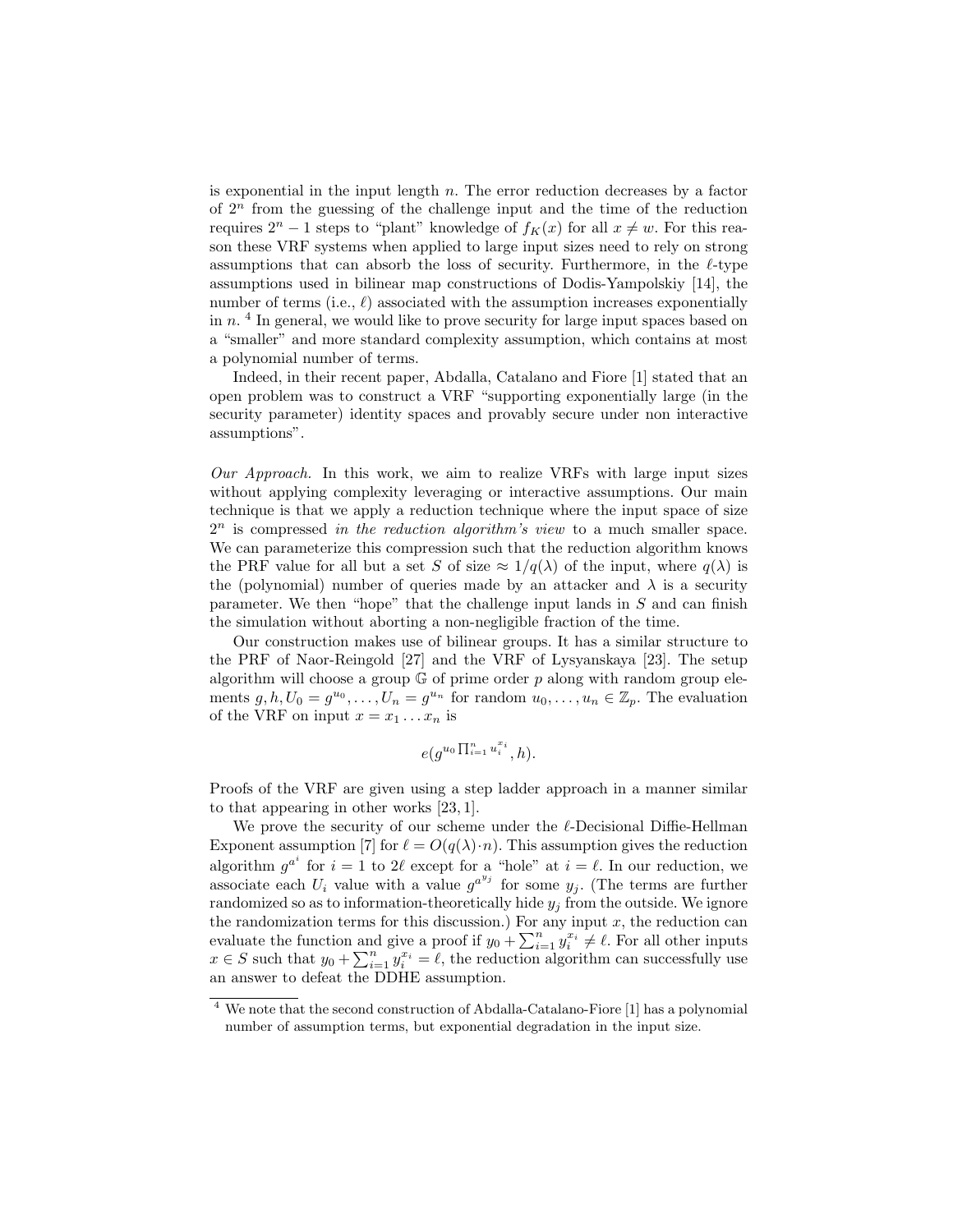To achieve a polynomial (in  $n$ ) reduction we must find a way to put a proper fraction of the inputs in  $S$  and to make the distribution of inputs in  $S$  close to random across the coins of the reduction. For this final goal, we parameterize and analyze our scheme in a manner similar to the Waters' [29] Identity-Based Encryption system. In this system, Waters showed how to partition a fraction of  $\approx 1/q(\lambda)$  of the inputs into what he called a challenge set S. We will apply a similar partitioning approach, except we must adapt it to the multiplicative structure of our VRF.

We finally note that once we achieve a VRF for large enough input size  $n$ , we can apply one of two techniques to get a VRF for the input domain of  $\{0,1\}^*$ . First, we could simply let the setup algorithm choose a collision resistant hash function  $H: \{0,1\}^* \to \{0,1\}^n$ . The VRF would first hash the input down to n bits and then apply the core VRF. It is fairly straightforward to show that an attack would imply either finding a collision or attacking the core VRF. Another technique is to apply the tree-based extension given by Micali, Rabin, and Vadhan (MRV) [24] which allows extension to unbounded size inputs. This tree-based technique works if there are no collisions discovered in the core VRF applied at each node (i.e., no two nodes have the same label). In order for this to occur, the core input size must be large, which requires complexity leveraging in the MRV RSA construction, but does not when using our techniques.

#### 1.1 Related Work

The concept of pseudorandom functions was proposed by Goldreich, Goldwasser and Micali [16]. They provided a definition and gave a generic method of constructing them from any one-way permutation. An efficient PRF based on the Decisional Diffie-Hellman assumption was proposed by Naor and Reingold [27].

Micali, Rabin and Vadhan [24] proposed the extension to verifiable random functions. They gave an RSA-type construction and proved security under what they called the RSA  $s(k)$ -Hardness Assumption. Roughly, for input length  $a(k)$ , the security of the VRF was  $s'(k) = s(k)^{1/3}/(\text{poly}(k) \cdot 2^{a(k)})$ . They then provided a tree-based method for extending the input size to  $\{0,1\}^*$ . Their construction elegantly showed how to first give a Verifiable Unpredictable Function (VUF) and then apply the Goldreich-Levin [17] hard core bit technique to get a VRF.

Lysyanskaya [23] provided the first VRF scheme from bilinear maps, which was also constructed as a transformation from a VUF. Our VRF construction follows a similar structure and is inspired by that of Lysyanskaya, although we will give a direct VRF construction without first providing a VUF. Dodis [13] extended the work of Lysyanskaya and showed how to give efficient constructions of a VRF directly (i.e., without going through any generic transformations). His VRF was also distributed in the sense that a collection of servers can hold shares of the seed and a certain threshold of these servers must cooperate to compute  $f_K(x)$  or distinguish its outputs from random. Unfortunately, both of these works rely on interactive complexity assumptions (for large input spaces.)

Dodis and Yampolskiy [14] gave a very efficient VRF under a non-interactive assumption by applying the deterministic version of Boneh-Boyen [6] signatures.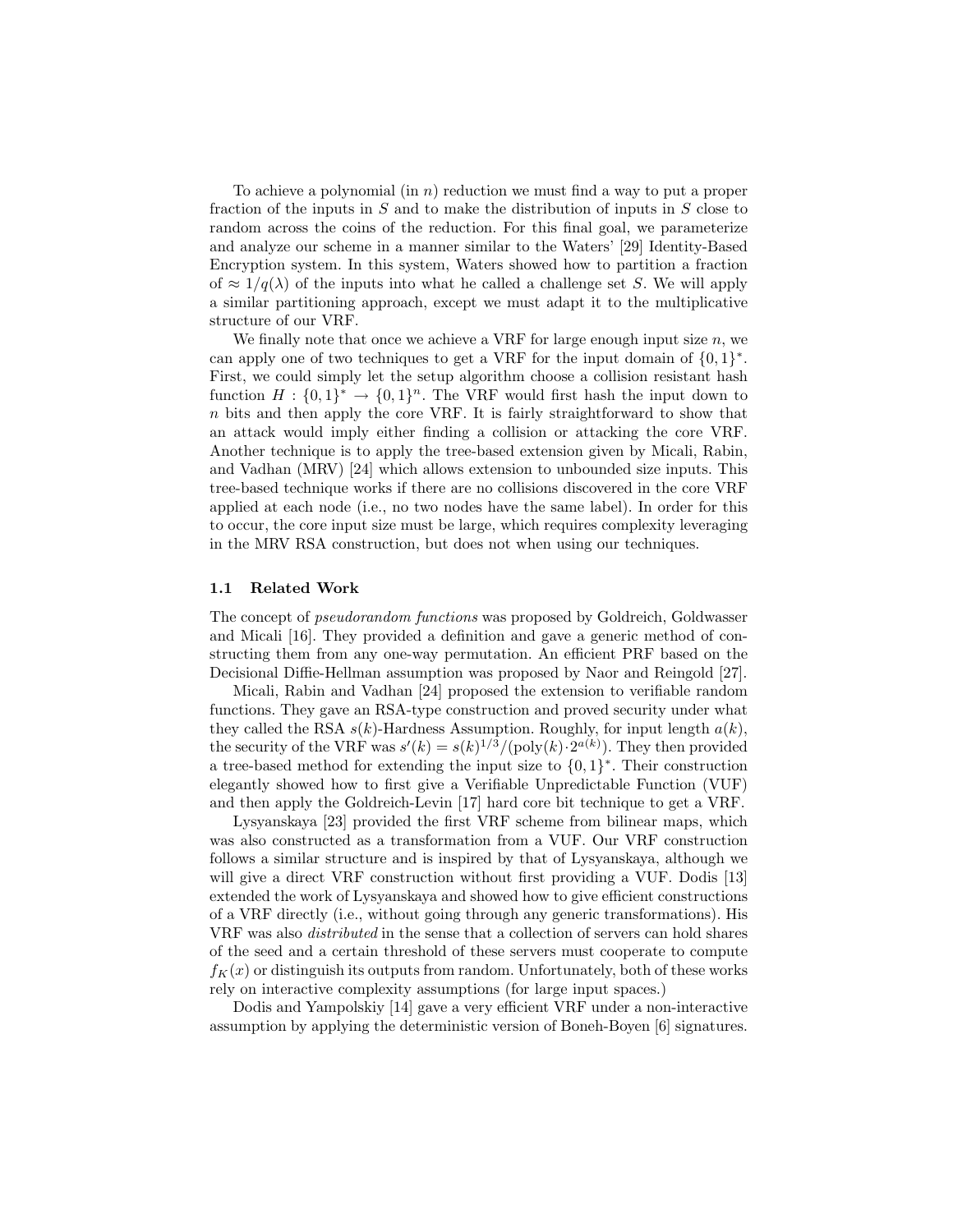In a bilinear group G of prime order p, its seed is a single element of  $\mathbb{Z}_p$  and its proof is a single element of G. Its main drawback is that its security only holds for small input spaces. For  $n$ -bit inputs, the scheme's security relies on the  $(\ell = 2^n)$ -Decisional Diffie-Hellman Inversion assumption with a  $2^n$  factor blowup in the time component.

Recently, Abdalla, Catalano and Fiore [1] gave two VRF constructions and showed some connections to Identity-Based Encryption [28, 8]. In particular, they showed that any IBE scheme with certain properties (e.g., deterministic key generation) implies VRFs, although some of these properties only appear in random oracle constructions of IBE systems.

Chase and Lysyanskaya [12] introduced a concept that they called a simultable VRF. Simultable VRFs allow the use of a common reference string (CRS) in order to simulate a proof of the PRF output. Connections to multitheorem NIZKs were given. We note that reintroducing a CRS removes some of the fundamental challenges in constructing a VRF that we described above.

Brakerski, Goldwasser, Rothblum and Vaikuntanathan [10] introduced a relaxation of VRFs that they called weak VRFs. A weak VRF is similar to a VRF except it only needs to be secure if the attacker is allowed to see queries at inputs chosen randomly. While this does not meet the full goals of VRFs, the authors showed that weak VRFs imply NIZKs and provided constructions of weak VRFs from simple assumptions.

Applications of VRFs. VRFs have a variety of interesting applications, partially because they allow a short commitment to an exponential number of pseudorandom bits. Abdalla et al. [1] provide a nice summary of applications where VRFs are used as a building block, including resettable zero-knowledge proofs [25], micropayment schemes [26], updatable zero-knowledge databases [22] and verifiable transaction escrow schemes [21], to name a few. It also appears likely to us that suitable VRFs could be a useful alternative in several applications which, as part of the system, output the value of the PRF together with a proof (interactive or non-interactive) that the evaluation was correct and has some additional properties. Examples of this include compact e-cash [11], keyword search [15], set intersection protocols [18], and adaptive oblivious transfer protocols [20].

### 2 Definition

Definition 1 (Verifiable Random Function). Let  $F: \{0,1\}^{\mathsf{seed}(\lambda)}\times \{0,1\}^{\mathsf{in}(\lambda)}$  $\rightarrow$  {0,1}<sup>out( $\lambda$ )</sup>, where seed, in, out are all polynomials in the security parameter  $1^{\lambda}$ , be an efficient function. We say that F is a verifiable random function if there exist algorithms (Setup, Prove, Verify) such that

- $-$  Setup(1<sup> $\lambda$ </sup>) outputs a pair of keys (pk, sk);
- Prove<sub>sk</sub> $(x)$  outputs a pair  $(F_{sk}(x), \pi_{sk}(x))$ , where  $F_{sk}(x)$  is the function value and  $\pi_{sk}(x)$  is the proof of correctness; and
- Verify<sub>pk</sub> $(x, y, \pi)$  verifies that  $y = F_{sk}(x)$  using the proof  $\pi$ .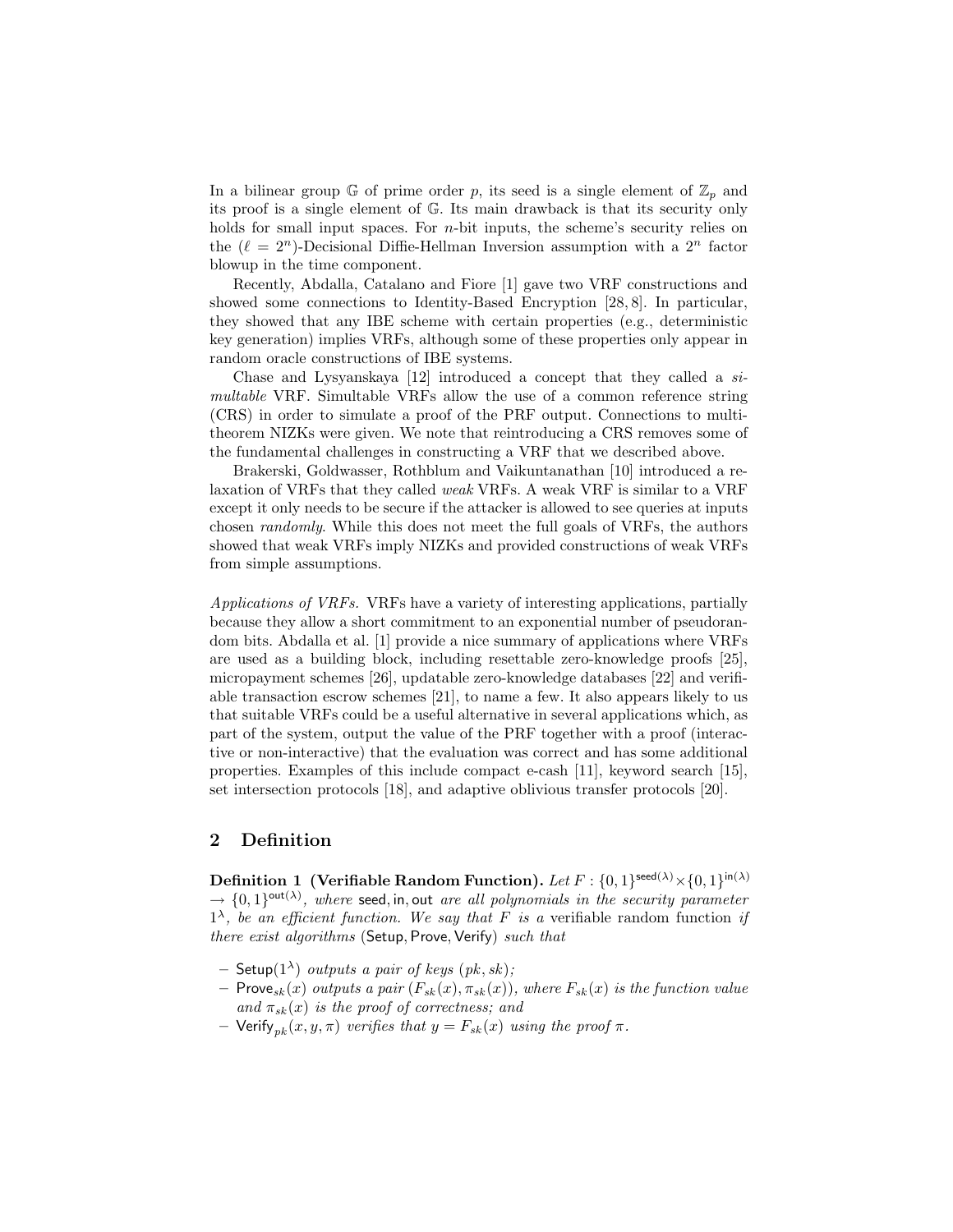Formally, we require the following properties:

- 1. Provability: For all  $(pk, sk) \in Setup(1^{\lambda})$  and inputs  $x \in \{0, 1\}^{in(\lambda)}$ , if  $(y, \pi)$  = Prove<sub>sk</sub> $(x)$ , then Verify<sub>pk</sub> $(x, y, \pi) = 1$ .
- 2. Uniqueness: For all  $(pk, sk) \in \mathsf{Setup}(1^{\lambda})$  and inputs  $x \in \{0, 1\}^{\mathsf{in}(\lambda)}$ , there does not exist a tuple  $(y_1, y_2, \pi_1, \pi_2)$  such that: (1)  $y_1 \neq y_2$ , (2) Verify<sub>pk</sub> $(x, y_1, \pi_1) = 1$ , and (3) Verify<sub>pk</sub> $(x, y_2, \pi_2) = 1$ .
- 3. **Pseudorandomness:** For all p.p.t. distinguishers  $D = (D_1, D_2)$ , there exists a negligible function  $\mu$  such that:

$$
\Pr[(pk, sk) \leftarrow \text{Setup}(1^{\lambda}); (x, s) \leftarrow D_1^{\text{Prove}(\cdot)}(1^{\lambda}, pk); y_0 = F_{sk}(x);
$$
  

$$
y_1 \leftarrow \{0, 1\}^{\text{out}(\lambda)}; b \leftarrow \{0, 1\}; b' \leftarrow D_2^{\text{Prove}(\cdot)}(y_b, s):
$$
  

$$
b = b' \land x \notin S] \le \frac{1}{2} + \mu(\lambda),
$$

where  $S$  is the set of all inputs that  $D$  queries to its oracle Prove.

#### 3 Algebraic Settings

We describe a scheme set in bilinear groups of prime order.

Bilinear Groups. Let  $\mathbb G$  and  $\mathbb G_T$  be algebraic groups. A *bilinear map* is an efficient mapping  $e : \mathbb{G} \times \mathbb{G} \to \mathbb{G}_T$  which is both: (*bilinear*) for all  $g \in \mathbb{G}$  and  $a, b \leftarrow \mathbb{Z}$ ,  $e(g^a, g^b) = e(g, g)^{ab}$ ; and (non-degenerate) if g generates G, then  $e(g, g) \neq 1$ .

#### 3.1 Assumption

We will consider the following previously used assumption.

Assumption 1 ( $\ell$ -Decisional Diffie-Hellman Exponent [7,9]) Let  $\mathbb{G}, \mathbb{G}_T$ be groups of prime order  $p \in \Theta(2^{\lambda})$ . For all p.p.t. adversaries A, there exists a negligible function  $\mu$  such that

$$
\Pr[g, h \leftarrow \mathbb{G}; \ a \leftarrow \mathbb{Z}_p; \ y_0 = e(g, h)^{a^{\ell}}; \ y_1 \leftarrow \mathbb{G}_T; \ b \leftarrow \{0, 1\}; b' \leftarrow \mathcal{A}(g, h, g^a, \dots, g^{a^{\ell-1}}, g^{a^{\ell+1}}, \dots, g^{a^{2\ell}}, y_b) \ : \ b = b' \le \frac{1}{2} + \mu(\lambda).
$$

# 4 VRF Construction from the DDHE Assumption

Setup(1<sup> $\lambda$ </sup>) We describe a system for inputs of length n, a polynomial in 1<sup> $\lambda$ </sup>.<sup>5</sup> The setup algorithm first chooses a bilinear group  $\mathbb G$  of prime order p. It selects

 $5$  Due to the fact that n can be polynomial in the security parameter, we can accept inputs of arbitrary length by first applying a collision resistant hash function.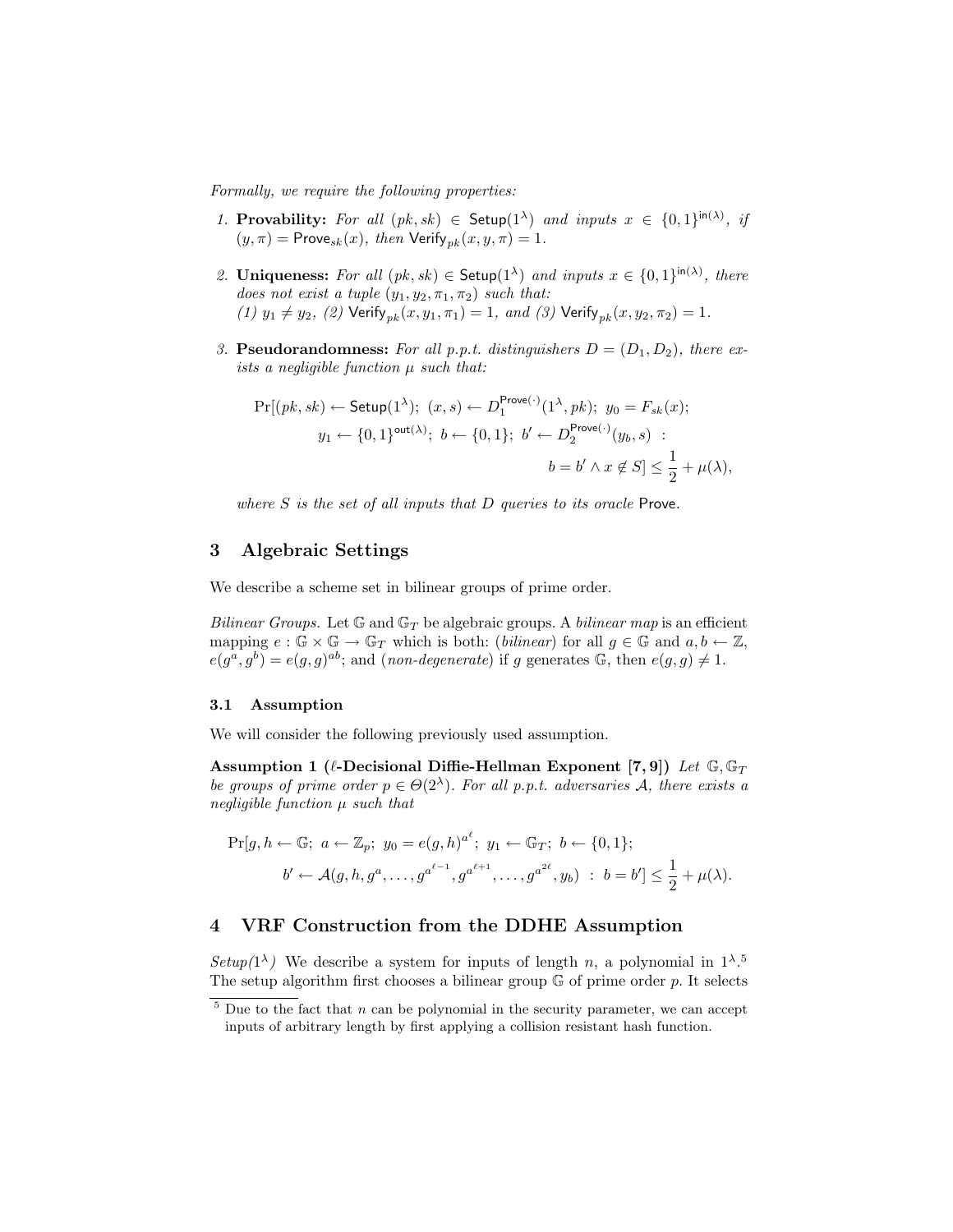random generators  $g, h \in \mathbb{G}$ . It next selects random values  $u_0, u_1, \ldots, u_n \in \mathbb{Z}_p$ and sets  $U_0 = g^{u_0}, U_1 = g^{u_1}, \dots, U_n = g^{u_n}$ . It then sets the keys as:

$$
pk = (\mathbb{G}, p, g, h, U_0, \dots, U_n), \quad sk = (\mathbb{G}, p, g, h, u_0, \dots, u_n).
$$

Evaluate(sk, x) For  $x \in \{0,1\}^n$ , the function  $F_{sk}$  evaluates  $x = x_1 x_2 ... x_n$  as:

$$
F_{sk}(x) = e(g^{u_0 \prod_{i=1}^n u_i^{x_i}}, h)
$$

Prove(sk, x) This algorithm outputs  $F_{sk}(x)$  together with a proof  $\pi$  comprised as follows. For  $i = 1$  to n, compute  $\pi_i = g^{\prod_{j=1}^i \frac{x_j}{u_j}}$ . Next, compute  $\pi_0 = g^{u_0 \prod_{j=1}^n \frac{x_j}{u_j}}$ . Output the proof

$$
\pi=(\pi_0,\pi_1,\ldots,\pi_n).
$$

We observe that this formulation of  $\pi$  is redundant. It is not necessary to include  $\pi_i$  when  $x_i = 0$ , since in this case, we have  $\pi_i = \pi_{i-1}$  (for  $i > 1$ ) and  $\pi_1 = g \text{ (for } i = 1).$ 

 $Verify(pk, x, y, \pi)$  The first step is to verify that all parts of the input are properly encoded group elements; in particular, that the proof  $\pi = (\pi_0, \ldots, \pi_n)$  contains legal encodings of elements in G. Next, the proof is verified in a step-by-step manner by checking that

$$
e(\pi_1, g) = \begin{cases} e(g, g) & \text{if } x_1 = 0; \\ e(U_1, g) & \text{otherwise.} \end{cases}
$$

and then for  $i = 2$  to n, it holds that

$$
e(\pi_i, g) = \begin{cases} e(\pi_{i-1}, g) & \text{if } x_i = 0; \\ e(\pi_{i-1}, U_i) & \text{otherwise.} \end{cases}
$$

and finally that

$$
e(\pi_0, h) = y.
$$

Output 1 if and only if all checks verify.

*Efficiency Discussion.* The output of the PRF  $F_{sk}(\cdot)$  is one element in  $\mathbb{G}_T$ . As noted above, our representation of  $\pi$  is redundant and can be simplified. For an n-bit input x, the proof  $\pi$  requires at most **ones** $(x) + 1 \leq n + 1$  elements in  $\mathbb{G}$ , where **ones**( $\cdot$ ) counts the number of bits set to 1 in the input. (Individual) verification of the VRF output requires  $\text{ones}(x) + 1 \leq n + 1$  pairings, if  $e(g, g)$ is provided in the public key.

For applications where several VRF outputs need to be verified at the same time, one can apply standard batching techniques  $[2]$  to perform N verifications for *n*-bit inputs at a cost of  $\leq 3n = O(n)$  total pairing operations. The batch verification algorithm takes as input N tuples of the form  $(x_i, y_i = f_{sk}(x_i), \pi_i)$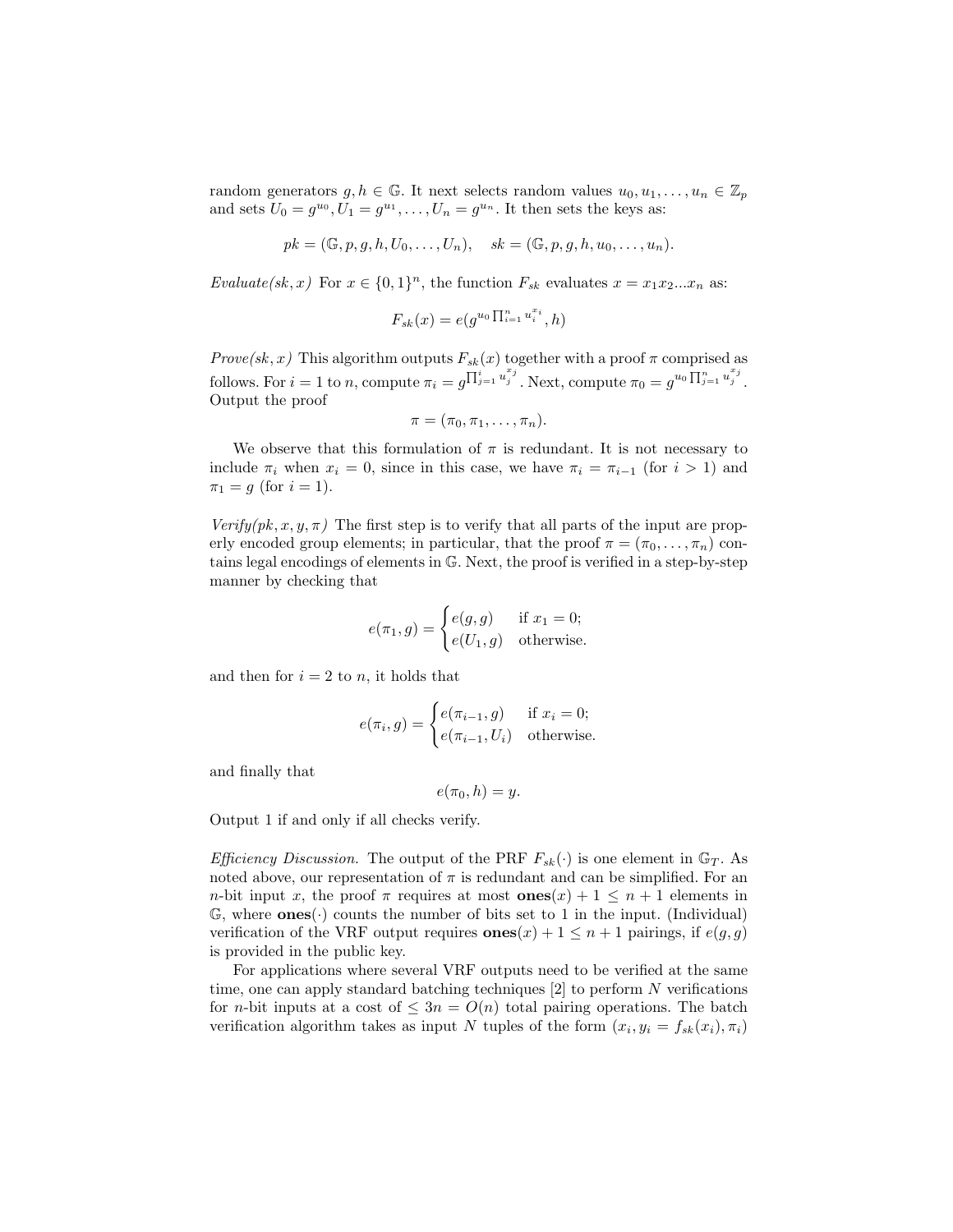and outputs 1 if and only if all individual proofs verify, with an error rate of  $2^{-k}$ for security parameter  $k$ .

The batching algorithm would first verify the respective group memberships of all  $y_i$  and all values in  $\pi_i = (\pi_{i,0}, \ldots, \pi_{i,n})$ . It then chooses random  $r_0, \ldots, r_N \in \{0,1\}^k$  and verifies that:

$$
e(\prod_{i=1}^{N} \pi_{i,1}^{r_i}, g) = e(g^{\sum_{j=1}^{N} (1-x_j)r_j} \cdot U_1^{\sum_{i=1}^{N} x_i r_i}, g)
$$

and then for  $t = 2$  to n, it holds that

$$
e(\prod_{i=1}^{N}\pi_{i,t}^{r_i},g) = e(\prod_{i=1}^{N}\pi_{i,t-1}^{x_ir_i},g) \cdot e(\prod_{i=1}^{N}\pi_{i,t-1}^{x_ir_i},U_t)
$$

To see the above, recall that  $e(1, g) = 1$ . Finally, we check that

$$
e(\prod_{i=1}^N \pi_{i,0}^{r_i}, h) = \prod_{i=1}^N y_i^{r_i}.
$$

Output 1 if and only if all checks verify.

#### 5 Proof of DDHE VRF

**Theorem 2.** The VRF construction in Section  $\frac{1}{4}$  is secure with respect to Definition 1 under the  $\ell$ -DDHE assumption.

Proof. The provability property is verifiable in a straightforward manner from the construction. The uniqueness property also follows easily from the group structure; that is, for any input, there is only one group element in  $\mathbb{G}$  that is the valid output and moreover, that it is not possible (even for an unbounded adversary) to devise a valid proof for another element.

Showing pseudorandomness will require more work. To show pseudorandomness, we will employ a proof technique from the Waters IBE system [29] that allows us to partition the inputs into two sets: those the simulator can properly answer and those we hope the adversary chooses as a challenge. The main difficulty in adapting this technique is that Waters was able to manipulate the randomness in the IBE keys during simulation, whereas we are now dealing with a deterministic function evaluation. Nevertheless, by strengthening the complexity assumption and making subtle changes throughout the proof, we are able to complete the argument.

Suppose there is a p.p.t. distinguisher  $D$  which makes  $Q$  Prove queries in the pseudorandomness game and succeeds with probability  $\frac{1}{2} + \epsilon$ . Then we show how to use D to create an adversary B which breaks the  $\ell$ -DDHE assumption with probability  $\frac{1}{2} + \frac{3\epsilon}{64Q(n+1)}$ , where  $\ell = 4Q(n+1)$  and n is the bit length of the VRF input.

On input  $(\mathbb{G}, p, g, h, g^a, \ldots, g^{a^{\ell-1}}, g^{a^{\ell+1}}, \ldots, g^{a^{2\ell}}, Y)$ , our  $\ell$ -DDHE solver  $\mathcal{B}$ proceeds as: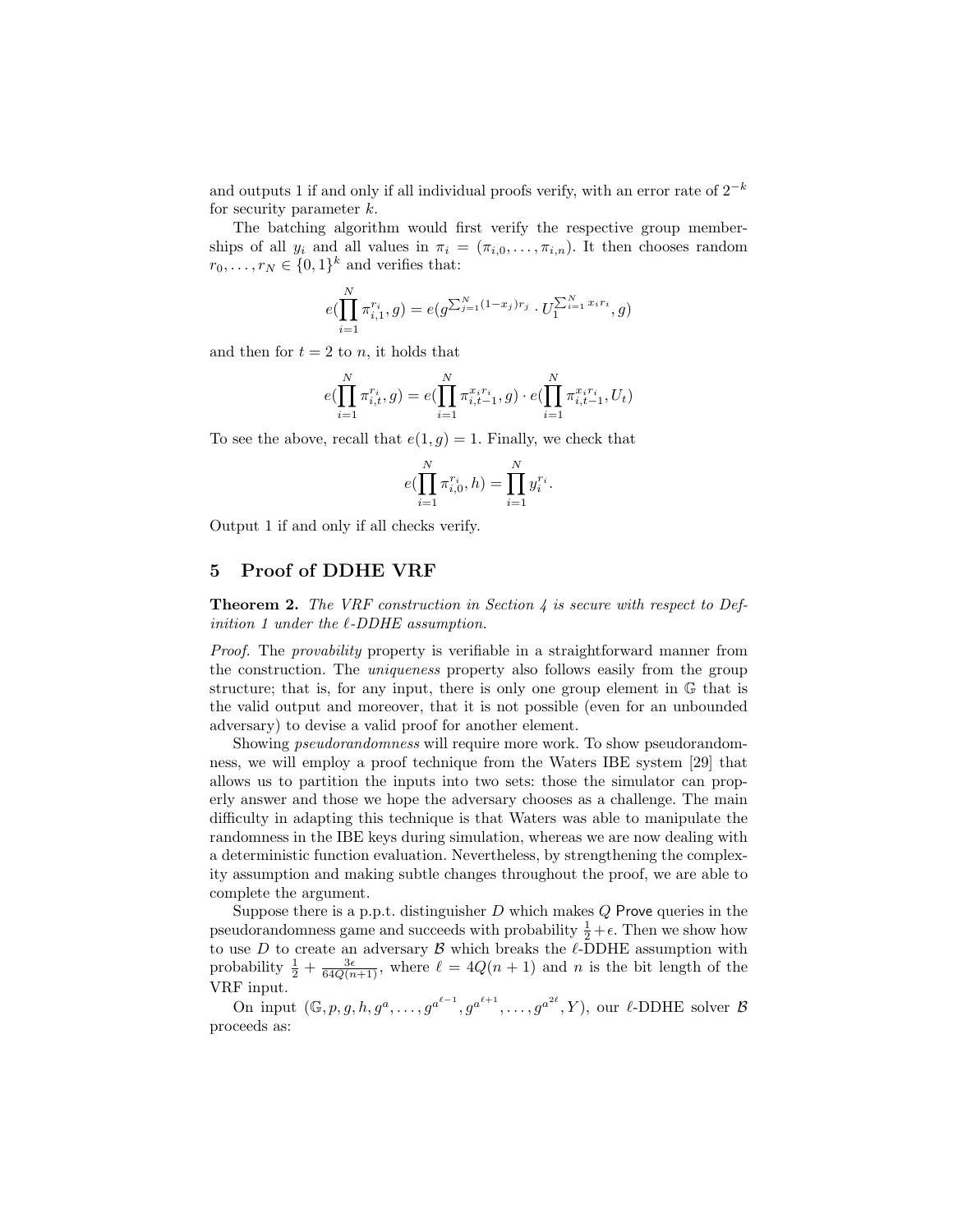Setup The simulator first sets an integer  $m = 4Q$  and chooses an integer, k, uniformly at random between  $0$  and  $n$ . Recall that  $Q$  is the number of queries made by the distinguisher and  $n$  is the bit length of the VRF input. It then chooses random integers  $r_1, \ldots, r_n, r'$  between 0 and  $m - 1$ . Additionally, the simulator chooses random values  $s_1, \ldots, s_n, s' \in \mathbb{Z}_p$ . These values are all kept internal to the simulator. Intuitively, the  $r$  values will be used to embed the challenge, while the s values will be used as blinding factors to present the proper distribution to the distinguisher.

For  $x \in \{0,1\}^n$ , let  $X \subseteq \{1,\ldots,n\}$  be the set of the all i for which  $x_i = 1$ . To ease our analysis, we define the functions:

$$
C(x) = m(1 + k) + r' + \sum_{i \in X} r_i , \hat{C}(x, i) = \sum_{j=1}^{i} x_j r_j
$$

$$
J(x) = s' \prod_{i \in X} s_i , \hat{J}(x, i) = \prod_{j=1}^{i} s_j^{x_j}
$$

For inputs  $x \in \{0,1\}^n$ , we define the binary function

$$
K(x) = \begin{cases} 0 & \text{if } r' + \sum_{j=1}^{n} x_j r_j \equiv 0 \mod m; \\ 1 & \text{otherwise.} \end{cases}
$$

The simulator sets  $U_0 = (g^{a^{m(1+k)+r'}})^{s'}$  and  $U_i = (g^{a^{r_i}})^{s_i}$  for  $i = 1$  to n. It outputs the public key as  $(\mathbb{G}, p, g, h, U_0, \ldots, U_n)$ , where implicitly the secret key contains the values  $u_0 = a^{m(1+k)+r'}s'$  and  $\{u_i = a^{r_i}s_i\}_{i \in [1,n]}$ .

Prove The distinguisher, D, will ask for VRF evaluations and proofs. On query input x, the simulator first checks if  $C(x) = \ell$  and aborts if this is true. Otherwise, it outputs the value

$$
F(x) = e((g^{a^{C(x)}})^{J(x)}, h).
$$

It also computes  $\pi_0 = (g^{a^{C(x)}})^{J(x)}$  and  $\pi_i = (g^{a^{\hat{C}(x,i)}})^{\hat{J}(x,i)}$  for  $i = 1$  to n, and then outputs the proof  $\pi = (\pi_0, \pi_1, \ldots, \pi_n)$ .

Given the above settings, it is easy to verify that for any value of  $x \in \{0,1\}^n$ :

- 1. The maximum value of  $C(x)$  is  $m(1+n) + (1+n)(m-1) < 2m(1+n) = 2\ell$ .
- 2. For any  $i \in [1, n]$ , the maximum value of  $C(x, i)$  is  $(m 1)n < m(n + 1) = \ell$ .

Thus, if  $C(x) \neq \ell$ , then the simulator can always correctly answer all parts of the query.

Response Eventually D will provide a challenge input  $x^*$ . If  $C(x^*) = \ell$ , B will return the value Y. When D responds with a guess  $b'$ ,  $\beta$  will also output  $b'$  as its  $\ell$ -DDHE guess. If  $C(x^*) \neq \ell$ ,  $\beta$  outputs a random bit as its  $\ell$ -DDHE guess.

This ends our description of  $\ell$ -DDHE adversary  $\beta$ .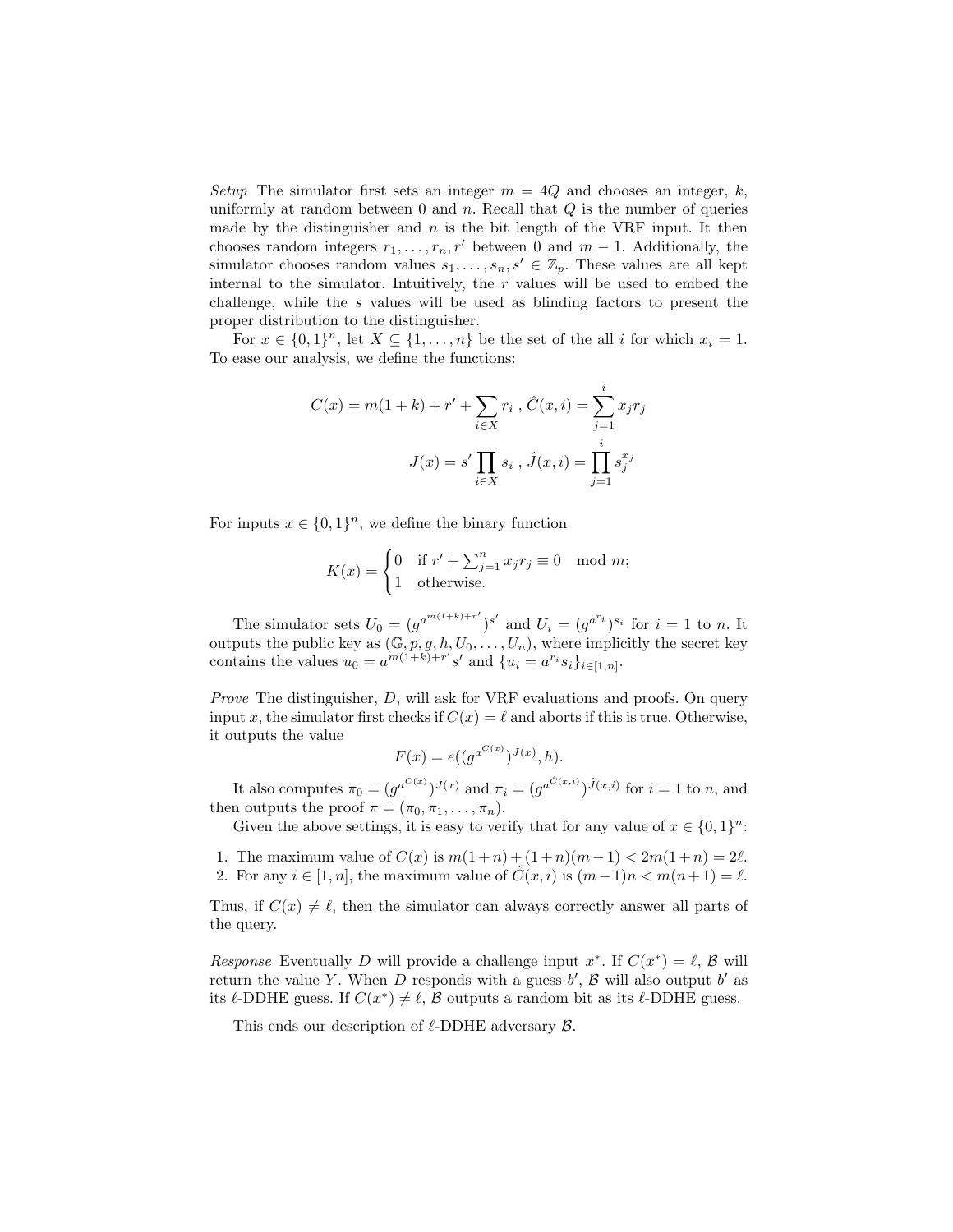A Series of Games Analysis. We now argue that any successful adversary D against our scheme will have success in the game presented by  $\beta$ . To do this, we first define a sequence of games, where the first game models the real security game and the final game is exactly the view of the adversary when interacting with  $\beta$ . We then show via a series of claims that if  $D$  is successful against Game j, then it will also be successful against Game  $j + 1$ .

- Game 1: This game is defined to be the same as the VRF security game in Definition 1.
- Game 2: The same as Game 1, with the exception that we keep a record of each query made by D, which we'll denote as  $\vec{x} = (x^{(1)}, \ldots, x^{(Q)}, x^*)$ , where  $x^*$ is the challenge input. At the end of the game, we set  $m = 4Q$  and choose random integers  $\vec{r} = (r_1, \ldots, r_n, r')$  between 0 and  $m - 1$  and a random integer  $k$  between 0 and  $n$ . We define the regular abort indicator function:

$$
\tau(\overrightarrow{x}, \overrightarrow{r}, k) = \begin{cases} 1 & \text{if } r' + \sum_{j=1}^{n} x_j^* r_j \neq m(n-k) \ \sqrt{Q} & \text{if } K(x^{(i)}) = 0; \\ 0 & \text{otherwise.} \end{cases}
$$

This function  $\tau(\vec{x}, \vec{r}, k)$  evaluates to 0 if the queries  $\vec{x}$  will not cause a regular abort for the given choice of simulation values  $\vec{r}$ , k. Consider the probability over all simulation values for the given set of queries  $\vec{x}$  as  $\zeta(\vec{x}) = \Pr_{\vec{r},k}[\tau(\vec{x}, \vec{r}, k) = 0].$ 

As in [29], the simulator estimates  $\zeta(\vec{x})$  as  $\zeta'$  by evaluating  $\tau(\vec{x}, \vec{r}, k)$  with fresh random  $\vec{r}$ , k values a total of  $O(\epsilon^{-2} \ln(\epsilon^{-1}) \zeta_{\min}^{-1} \ln(\zeta_{\min}^{-1}))$  times. This does not require running the distinguisher again.

D's success in the game is then determined as follows:

- 1. Regular Abort. If  $\tau(\vec{x}, \vec{r}, k) = 1$ , then flip a coin  $b \in \{0, 1\}$  and say that D wins if  $b = 0$  and loses otherwise.
- 2. Balancing (Artificial) Abort.<sup>6</sup> Let  $\zeta_{\min} = \frac{1}{8Q(n+1)}$  as derived from Claim 5. If  $\zeta' \geq \zeta_{\min}$ , B will abort with probability  $\frac{\zeta' - \zeta_{\min}}{\zeta'}$  (not abort with probability  $\frac{\zeta_{\min}}{\zeta'}$ ). If it aborts, flip a coin  $b \in \{0, 1\}$  and say that D wins if  $b = 0$ and loses otherwise.
- 3. Otherwise,  $D$  wins if it correctly guessed  $b'$  as in the real security game.
- **Game 3:** The same as Game 2, with the exception that  $\beta$  tests if any abort conditions are satisfied, with each new query, and if so, follows the abort procedure immediately (i.e., flips a coin  $b \in \{0,1\}$  and says that D wins if  $b = 0.$

Game 3 is exactly the view of  $D$  when interacting with  $B$ . We will shortly prove that if D succeeds in Game 1 with probability  $\frac{1}{2} + \epsilon$ , then it succeeds in Game 3 with probability  $\geq \frac{1}{2} + \frac{3\epsilon}{64Q(n+1)}$ .

<sup>&</sup>lt;sup>6</sup> In Waters [29], this is called the artificial abort. Recently, Bellare and Ristenpart provided an analysis of the Waters' IBE without the artificial abort [3]. We could use their techniques here for an alternative, tighter analysis, but we would need to expand the input size of our  $\ell$ -DDHE assumption by a factor of  $1/\epsilon$ , where the distinguisher's advantage is  $1/2 + \epsilon$ .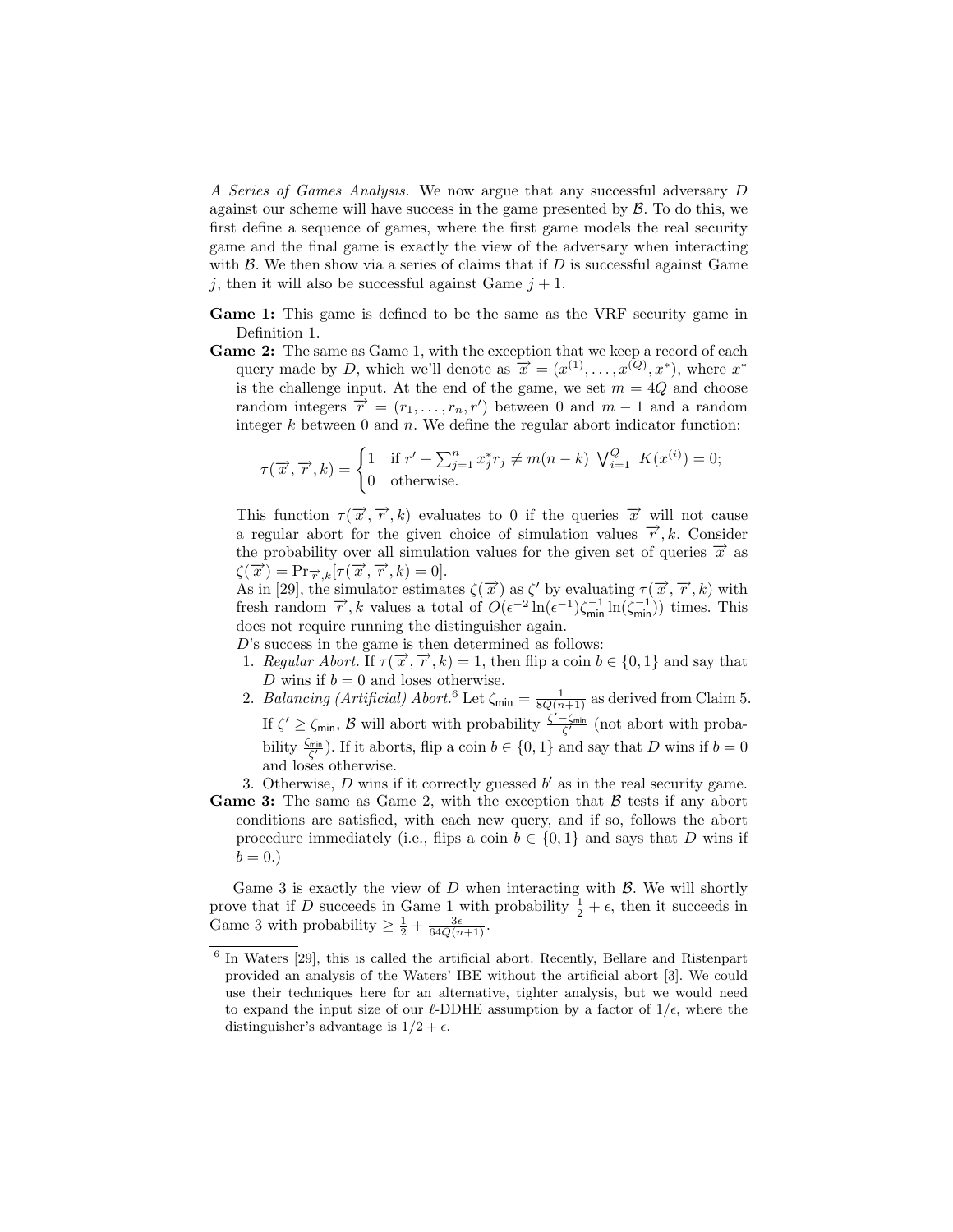Establishing Three Claims about the Probability of Aborting. Before doing so, we establish one claim which was used above and two claims which will be needed shortly. Our first claim helps us establish a minimum probability that a given set of queries do not cause a regular abort. We use this minimum during our balancing abort in Game 2, to "even out" the probability of an abort over all possible queries. In the next two claims, we employ Chernoff Bounds to establish upper and lower bounds for *any* abort (regular or balancing) for any set of queries. The latter two claims will be used in the analysis of  $D$ 's probability of success in Game 2.

*Claim.* Let 
$$
\zeta_{\min} = \frac{1}{8Q(n+1)}
$$
. For any query vector  $\overrightarrow{x}$ ,  $\zeta(\overrightarrow{x}) \ge \zeta_{\min}$ .

Proof of Claim 5 is similar to a related argument in [29] and appears in Appendix A.

*Claim.* For any set of queries  $\vec{x}$ , the probability that there is an abort (i.e., regular or balancing) is  $\geq 1 - \zeta_{\min} - \frac{3}{8}\zeta_{\min}\epsilon$ .

*Proof.* Let  $\zeta_x = \zeta(\vec{x})$ , as defined in Section 5, be the probability that a set of queries  $\vec{x}$  do not cause a regular abort. In Game 2,  $T = O(\epsilon^{-2} \ln(\epsilon^{-1}) \zeta_{\min}^{-1} \ln(\zeta_{\min}^{-1}))$ samples are taken to approximate this value as  $\zeta_x'$ . By Chernoff Bounds, we have that for all  $\vec{x}$ ,

$$
\Pr[T\zeta_x' < T\zeta_x(1-\frac{\epsilon}{8})] < e^{-[128\epsilon^{-2}\ln((\epsilon/8)^{-1})\zeta_{\min}^{-1}\ln(\zeta_{\min}^{-1})(\zeta_{\min})(\epsilon/8)^2/2]},
$$

which reduces to

$$
\Pr[\zeta_x'<\zeta_x(1-\frac{\epsilon}{8})]<\zeta_{\min}\frac{\epsilon}{8}.
$$

Recall that for a measured  $\zeta_x'$  an artificial abort will not happen with probability  $\zeta_{\min}/\zeta_x'$ . The probability of aborting is

$$
\Pr[\text{abort}] = 1 - \Pr[\text{abort}] = 1 - \Pr[\text{RA}] \Pr[\text{AA}] = 1 - \zeta_x \Pr[\text{AA}]
$$
\n
$$
\geq 1 - \zeta_x (\zeta_{\text{min}} \frac{\epsilon}{8} + \frac{\zeta_{\text{min}}}{\zeta_x (1 - \epsilon/8)})
$$
\n
$$
\geq 1 - (\zeta_{\text{min}} \frac{\epsilon}{8} + \frac{\zeta_{\text{min}}}{1 - \epsilon/8})
$$
\n
$$
\geq 1 - (\frac{\zeta_{\text{min}} \epsilon}{8} + \zeta_{\text{min}} (1 + \frac{2\epsilon}{8}))
$$
\n
$$
\geq 1 - \zeta_{\text{min}} - \zeta_{\text{min}} \frac{3\epsilon}{8}
$$

*Claim.* For any set of queries  $\vec{x}$ , the probability that there is no abort (i.e., regular or balancing) is  $\geq \zeta_{\min} - \frac{1}{4} \zeta_{\min} \epsilon$ .

*Proof.* Let  $\zeta_x = \zeta(\vec{x})$ , as defined in Section 5, be the probability that a set of queries  $\vec{x}$  do not cause a regular abort. In Game 2,  $T = O(\epsilon^{-2} \ln(\epsilon^{-1}) \zeta_{\min}^{-1} \ln(\zeta_{\min}^{-1}))$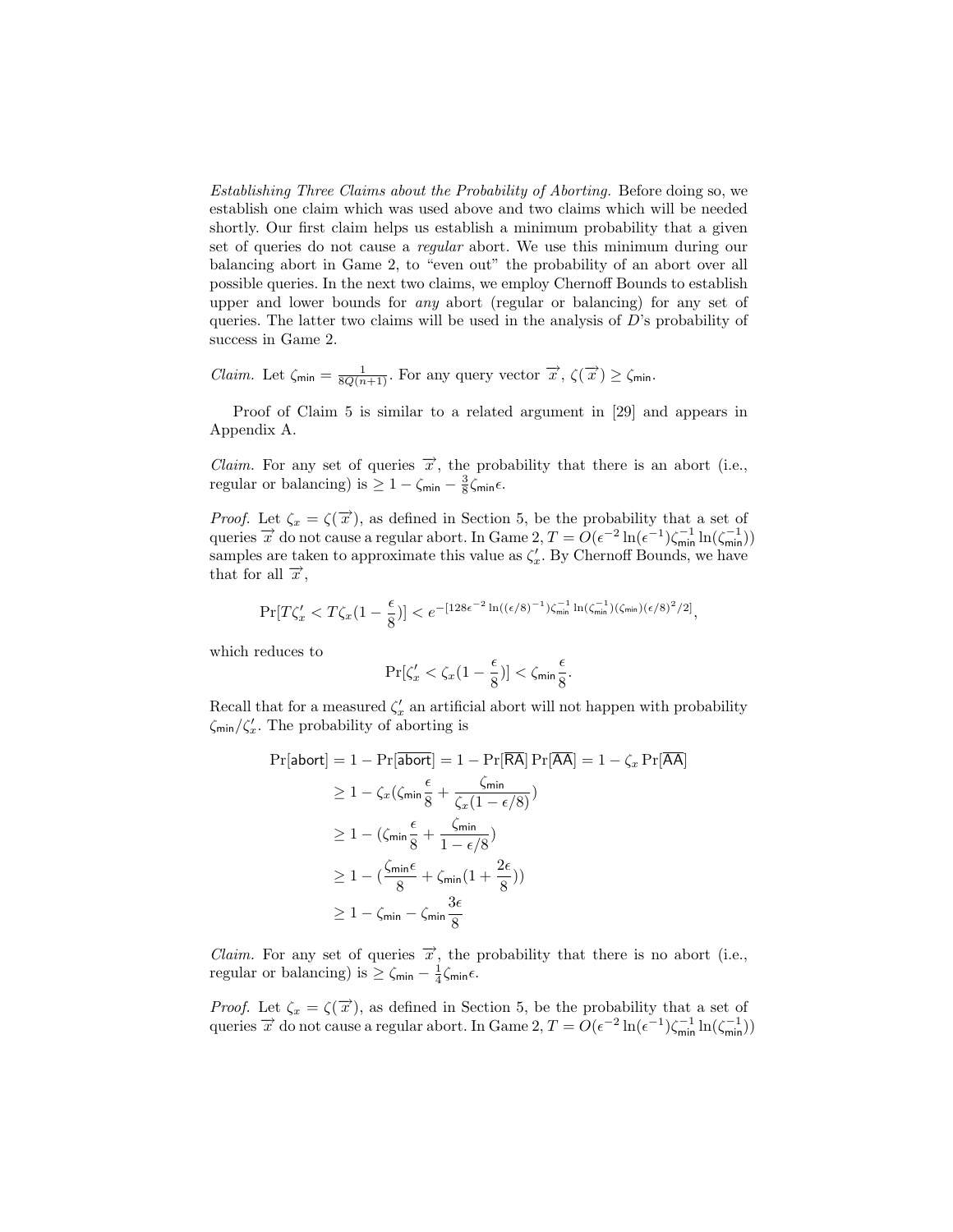samples are taken to approximate this value as  $\zeta_x'$ . By Chernoff Bounds, we have that for all  $\vec{x}$ ,

$$
\Pr[T\zeta_x'>T\zeta_x(1+\frac{\epsilon}{8})]
$$

which reduces to

$$
\Pr[\zeta_x' > \zeta_x(1+\frac{\epsilon}{8})] < \zeta_{\min}\frac{\epsilon}{8}.
$$

The probability of not aborting is equal to the probability of not regular aborting times the probability of not artificial aborting. Recall that for a measured  $\zeta_x'$  an artificial abort (AA) will not happen with probability  $\zeta_{\min}/\zeta_x'$ . Therefore, for any x, the Pr[ $\overline{AA}$ ]  $\geq (1 - \frac{\zeta_{\min}\epsilon}{8}) \frac{\zeta_{\min}}{\zeta_x(1 + \epsilon/8)}$ . It follows that

$$
\Pr[\overline{\mathsf{abort}}] \geq \zeta_x(1-\frac{\zeta_{\mathsf{min}}\epsilon}{8})\frac{\zeta_{\mathsf{min}}}{\zeta_x(1+\epsilon/8)} \geq \zeta_{\mathsf{min}}(1-\frac{\epsilon}{8})^2 \geq \zeta_{\mathsf{min}}(1-\frac{1}{4}\epsilon).
$$

Analyzing D's Probability of Success in the Games. Define D's probability of success in Game x as  $\text{Adv}_D[\text{Game }x]$ . We reason about the probability of D's success in the series of games as follows.

**Lemma 1.** If  $\mathbf{Adv}_D[\text{Game 1}] = \frac{1}{2} + \epsilon$ , then  $\mathbf{Adv}_D[\text{Game 2}] \ge \frac{1}{2} + \frac{3 \cdot \epsilon}{64Q(n+1)}$ .

*Proof.* We begin by observing that  $\mathbf{Adv}_{D}[\text{Game 2}]$  is

$$
= \mathbf{Adv}_D[\text{Game 2|abort}] \cdot \Pr[\text{abort}] + \mathbf{Adv}_D[\text{Game 2|abort}] \cdot \Pr[\text{abort}] \quad (1)
$$

$$
= \frac{1}{2} \Pr[\text{abort}] + \text{Adv}_D[\text{Game 2}|\overline{\text{abort}}] \cdot \Pr[\overline{\text{abort}}]
$$
 (2)

$$
= \frac{1}{2} \Pr[\text{abort}] + \Pr[b = b' | \overline{\text{abort}}] \cdot \Pr[\overline{\text{abort}}]
$$
 (3)

$$
= \frac{1}{2} \Pr[\text{abort}] + \Pr[b = b'] \cdot \Pr[\overline{\text{abort}}|b = b'] \tag{4}
$$

$$
= \frac{1}{2} \Pr[\text{abort}] + (\frac{1}{2} + \epsilon) \cdot \Pr[\text{abort}]b = b'] \tag{5}
$$

$$
\geq \frac{1}{2}(1 - \zeta_{\min} - s_1) + (\frac{1}{2} + \epsilon)(\zeta_{\min} - s_2)
$$
\n(6)

$$
\geq \frac{1}{2} + \epsilon \cdot \zeta_{\min} - (s_1 + s_2) \tag{7}
$$

$$
=\frac{1}{2} + \frac{3 \cdot \epsilon \cdot \zeta_{\min}}{8} \tag{8}
$$

$$
=\frac{1}{2} + \frac{3 \cdot \epsilon}{64Q(n+1)}
$$
\n(9)

Equation 2 follows from the fact that, in the case of abort,  $D$ 's success is determined by a coin flip. It would be very convenient if we could claim that  $\mathbf{Adv}_{D}[\text{Game 2 } | \text{ abort}] = \mathbf{Adv}_{D}[\text{Game 1}],$  but unfortunately, this is false. The event that D wins Game 2 and the event of an abort are not independent; however, we have inserted the balancing abort condition in the attempt to lessen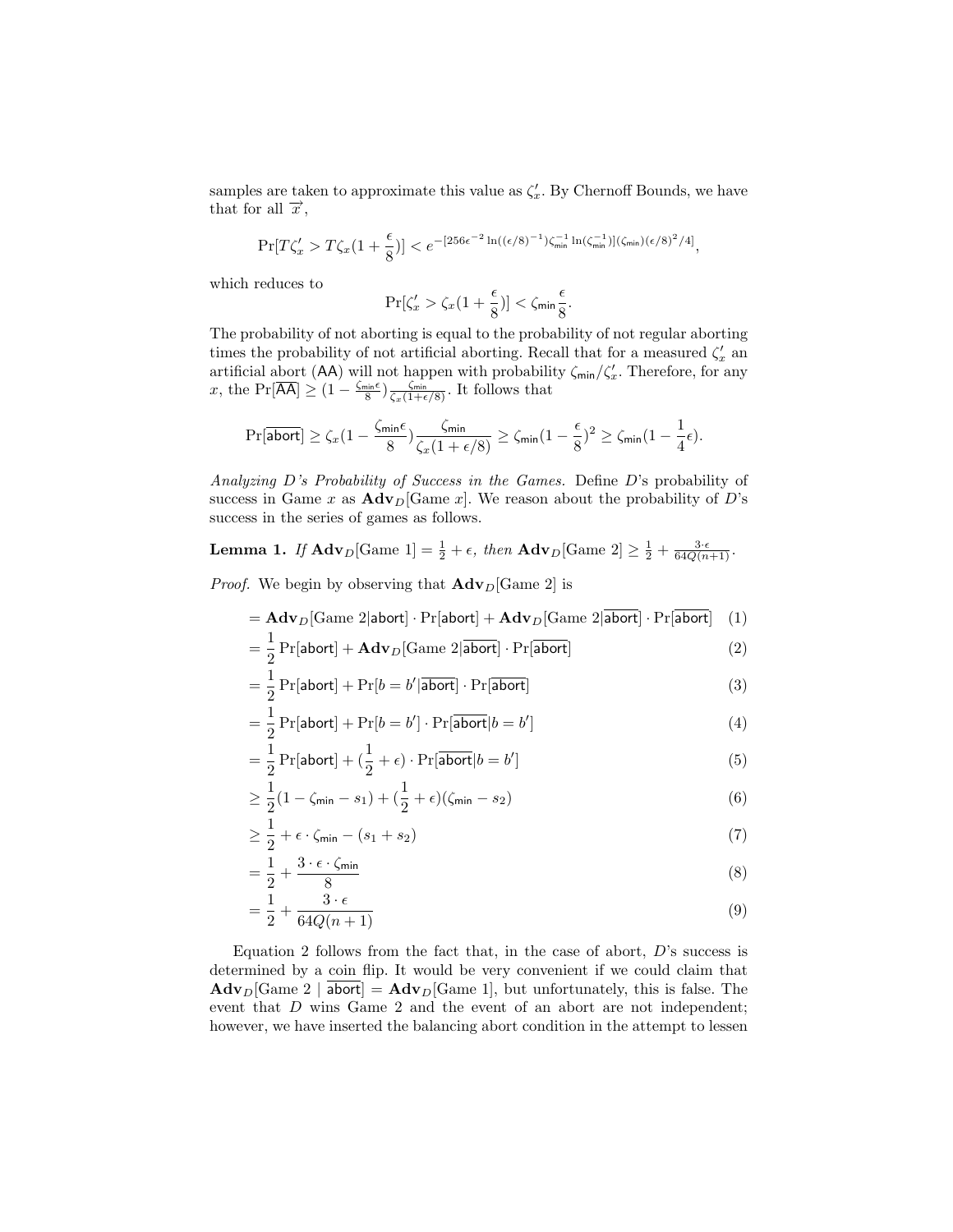the dependence between these events. Equation 3 simply states that, when there is no abort, D wins if and only if it guesses correctly. Equation 4 follows from Bayes' Theorem. In Equation 5, we observe that  $Pr[b = b']$  is exactly D's success in Game 1.

Now, the purpose of our balancing abort is to even the probability of aborting, for all queries of D, to be roughly  $\zeta_{\min}$ . This will also get rid of the conditional dependence on  $b = b'$ . There will be a small error, which must be taken into account. Suppose that  $Pr[abort] \ge 1 - \zeta_{min} - s_1$  and  $Pr[abort] \ge \zeta_{min} - s_2$ , which must hold for some error values  $s_1, s_2$ , then we derive Equation 6. Algebraic manipulation and recalling that  $\epsilon \leq \frac{1}{2}$ , brings us to Equation 7.

We set  $\zeta_{\min} = \frac{1}{8Q(n+1)}$  from Claim 5. We know, for all queries, that Pr[abort]  $\geq$  $1 - \zeta_{\min} - s_1$  where  $s_1 = \frac{3}{8}\zeta_{\min} \epsilon$  from Claim 5 and that  $\Pr[\overline{\mathsf{abort}}] \geq \zeta_{\min} - s_2$ where  $s_2 = \frac{1}{4}\zeta_{\text{min}}\epsilon$  from Claim 5. Plugging these values into Equations 7 and 8 establishes the lemma.

**Lemma 2.** Adv<sub>D</sub>[Game 3] =  $\mathbf{Adv}_D$ [Game 2].

Proof. We make the explicit observation that these games are equivalent by observing that their only difference is the time at which the regular aborts occur. The artificial abort stage is identical. All public parameters, evaluations and proofs have the same distribution up to the point of a possible abortion. In Game 2, the simulator receives all the queries  $\overrightarrow{x}$ , then checks if  $\tau(\overrightarrow{x}, \overrightarrow{r}, k) = 1$ and aborts, taking a random guess, if so. In Game 3, the simulator checks with each new query x if  $K(x) = 0$ , which implies that the ending  $\tau$  evaluation will be 1, and aborts, taking a random guess, if so. Therefore, the output distributions will be the same.

Tightness of the Reduction. Using the (asymptotically) tighter analysis techniques of Hofheinz and Kiltz [19], the  $1/n$  factor loss in our reduction, that occurs due to the Balancing Abort in Game 2, could be reduced to  $1/\sqrt{n}$ . Since the 1/Q factor loss is the dominating term in our concrete analysis, this improved analysis may provide only modest gains in practice.

# 6 Conclusion and Open Directions

Verifiable random functions are an interesting and useful cryptographic primitive, but to date, all known constructions for exponentially-large message spaces required interactive complexity assumptions or their concrete security degraded by an exponential factor. In this work, we presented an efficient construction which can handle arbitrarily-large inputs (by first applying a collision-resistant hash function) based on the  $\ell$ -Decisional Diffie-Hellman Exponent assumption. Our security proof used techniques similar to the Waters IBE [29], where we partitioned the input space into those for which we can provide a proof and those which we cannot. We then showed that with non-negligible probability, the adversary will only query us on inputs for which we can provide proofs, except for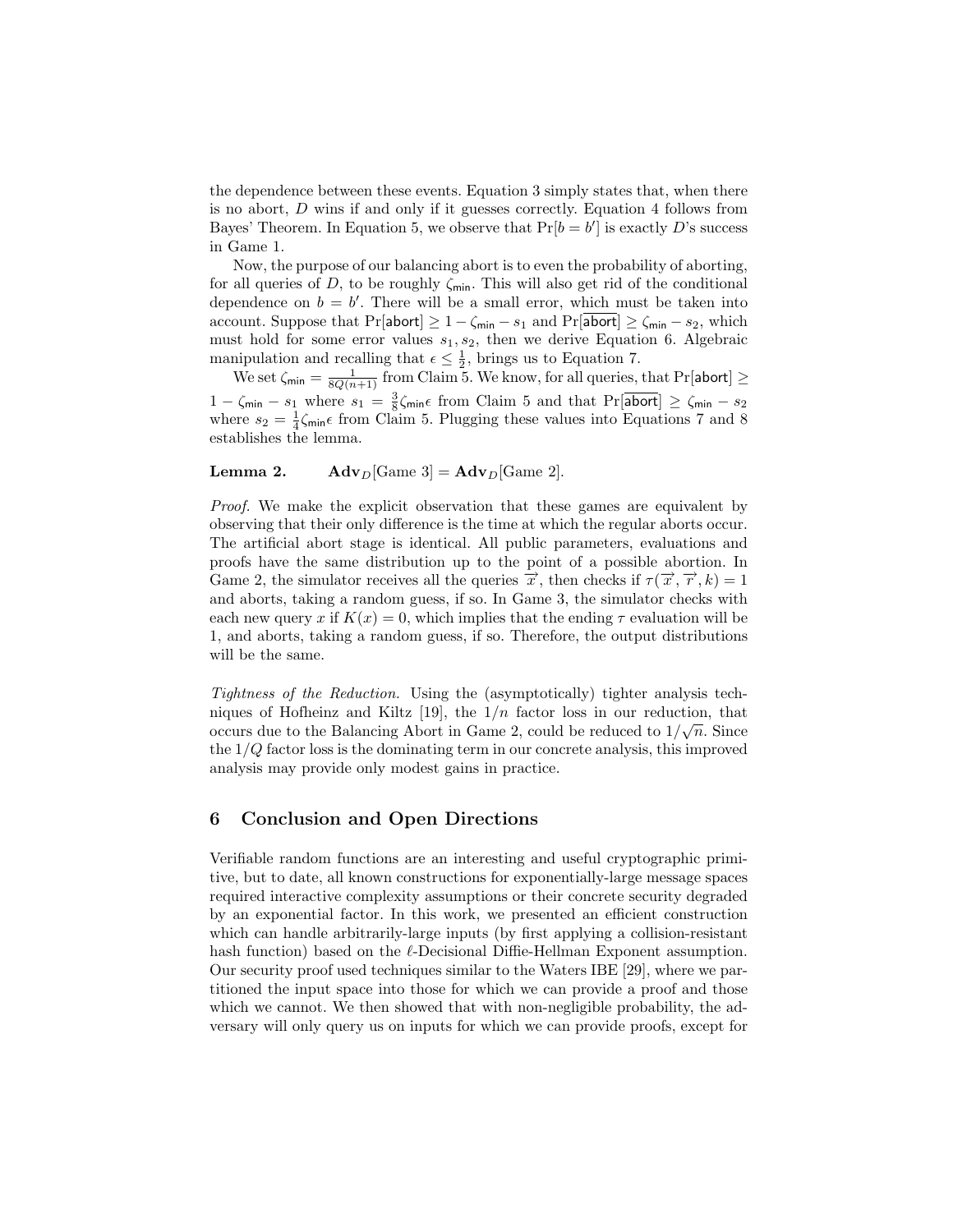the challenge query, for which the proof is unknown. The main technical difference when applying Waters' proof techniques is we must move from an additive to a multiplicative structure, work without randomness in the output to manipulate during the reduction, and operate under a different complexity assumption. Fortunately, we were still able to properly simulate access to an exponentiallylarge input space using a complexity assumption with only a polynomial-size input.

We believe this work is an important step towards better understanding how to construct verifiable random functions. It leaves open many interesting questions. First, it would be interesting to improve on the efficiency of our construction, especially by realizing a seed, proof size and verification time that are sublinear in the bit-length of the input. Second, one would like to know if it is possible to realize a VRF under a complexity assumption with a fixed input size, such as Decisional Diffie-Hellman. If this is not possible, perhaps one can show that a q-based assumption (with at least a polynomial number of terms) is inherently necessary. Finally, it would be interesting to see if this new construction allows for any additional applications of VRFs or if it can be used to reduce the overall complexity assumptions required by any constructions using VRFs.

## References

- 1. Michel Abdalla, Dario Catalano, and Dario Fiore. Verifiable random functions from identity-based key encapsulation. In Advances in Cryptology – EUROCRYPT '09, volume 5479, pages 554–571, 2009.
- 2. Mihir Bellare, Juan A. Garay, and Tal Rabin. Fast batch verification for modular exponentiation and digital signatures. In Advances in Cryptology –  $EUROCRYPT$ '98, volume 1403 of LNCS, pages 236–250, 1998.
- 3. Mihir Bellare and Thomas Ristenpart. Simulation without the artificial abort: Simplified proof and improved concrete security for Waters' IBE scheme. In EU-ROCRYPT '09, volume 5479, pages 407–424, 2009.
- 4. Manuel Blum, Paul Feldman, and Silvio Micali. Non-interactive zero-knowledge and its applications (extended abstract). In STOC, pages 103–112, 1988.
- 5. Manuel Blum, Alfredo De Santis, Silvio Micali, and Giuseppe Persiano. Noninteractive zero-knowledge. SIAM J. Comput., 20(6):1084–1118, 1991.
- 6. Dan Boneh and Xavier Boyen. Short signatures without random oracles. In Advances in Cryptology –  $EUROCRYPT'04$ , volume 3027 of Lecture Notes in Computer Science, pages 382–400. Springer, 2004.
- 7. Dan Boneh, Xavier Boyen, and Eu-Jin Goh. Hierarchical identity based encryption with constant size ciphertext. In Advances in Cryptology –  $EUROCRYPT$  '05, volume 3494, pages 440–456, 2005.
- 8. Dan Boneh and Matthew K. Franklin. Identity-based encryption from the Weil Pairing. In CRYPTO '01, volume 2139 of LNCS, pages 213–229, 2001.
- 9. Dan Boneh, Craig Gentry, and Brent Waters. Collusion resistant broadcast encryption with short ciphertexts and private keys. In Advances in Cryptology – CRYPTO '05, volume 3621, pages 258–275, 2005.
- 10. Zvika Brakerski, Shafi Goldwasser, Guy N. Rothblum, and Vinod Vaikuntanathan. Weak verifiable random functions. In TCC, pages 558–576, 2009.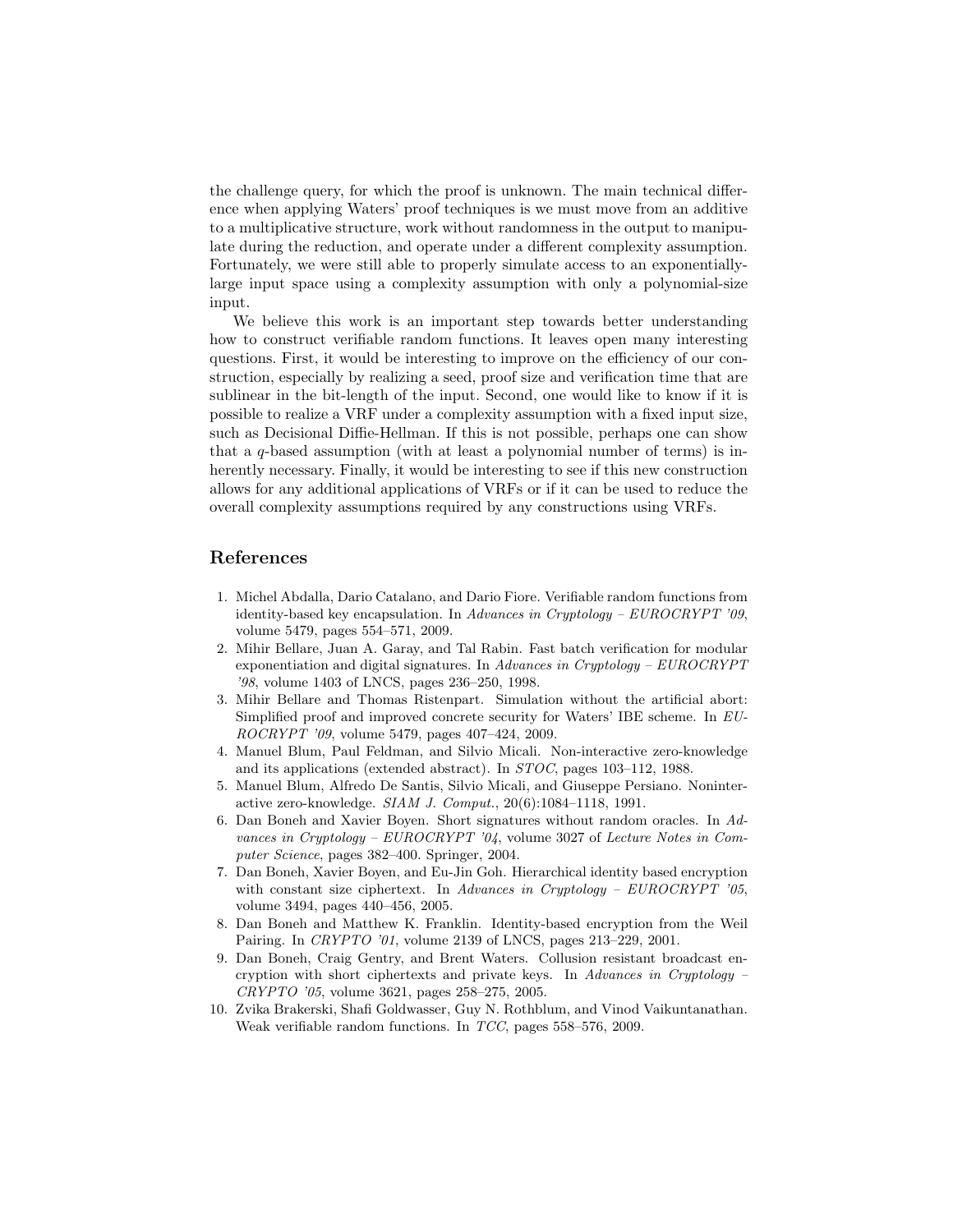- 11. Jan Camenisch, Susan Hohenberger, and Anna Lysyanskaya. Compact E-Cash. In EUROCRYPT, volume 3494 of LNCS, pages 302–321, 2005.
- 12. Melissa Chase and Anna Lysyanskaya. Simulatable VRFs with applications to multi-theorem NIZK. In Advances in Cryptology – CRYPTO '07, volume 4622, pages 303–322, 2007.
- 13. Yevgeniy Dodis. Efficient construction of (distributed) verifiable random functions. In Public Key Cryptography, volume 2567, pages 1–17, 2003.
- 14. Yevgeniy Dodis and Aleksandr Yampolskiy. A Verifiable Random Function with Short Proofs an Keys. In Public Key Cryptography, volume 3386, pages 416–431, 2005.
- 15. Michael J. Freedman, Yuval Ishai, Benny Pinkas, and Omer Reingold. Keyword search and oblivious pseudorandom functions. In  $TCC$  '05, volume 3378 of LNCS, pages 303–324, 2005.
- 16. Oded Goldreich, Shafi Goldwasser, and Silvio Micali. How to construct random functions. Journal of the ACM, 33 (4):792–807, 1986.
- 17. Oded Goldreich and Leonid A. Levin. A hard-core predicate for all one-way functions. In STOC '89, pages 25–32, 1989.
- 18. Carmit Hazay and Yehuda Lindell. Efficient protocols for set intersection and pattern matching with security against malicious and covert adversaries. In TCC '05, volume 4948 of LNCS, pages 155–175, 2008.
- 19. Dennis Hofheinz and Eike Kiltz. Programmable hash functions and their applications. In Advances in Cryptology – CRYPTO '08, volume 5157 of LNCS, pages 21–38, 2008.
- 20. Stanislaw Jarecki and Xiaomin Liu. Efficient oblivious pseudorandom function with applications to adaptive ot and secure computation of set intersection. In TCC '09, volume 5444 of LNCS, pages 577–594, 2009.
- 21. Stanislaw Jarecki and Vitaly Shmatikov. Handcuffing big brother: an abuseresilient transaction escrow scheme. In  $EUROCRYPT' 04$ , volume 3027 of LNCS, pages 590–608, 2004.
- 22. Moses Liskov. Updatable zero-knowledge databases. In ASIACRYPT '05, volume 3788 of LNCS, pages 174–198, 2005.
- 23. Anna Lysyanskaya. Unique signatures and verifiable random functions from the DH-DDH separation. In Advances in Cryptology – CRYPTO '02, volume 2442, pages 597–612, 2002.
- 24. Silvio Micali, Michael O. Rabin, and Salil P. Vadhan. Verifiable random functions. In Symposium on Foundations of Computer Science (FOCS), pages 120–130. IEEE Computer Society, 1999.
- 25. Silvio Micali and Leonid Reyzin. Soundness in the public-key model. In CRYPTO '01, volume 2139 of LNCS, pages 542–565, 2001.
- 26. Silvio Micali and Ronald L. Rivest. Micropayments revisited. In CT-RSA '02, volume 2271 of LNCS, pages 149–163, 2002.
- 27. Moni Naor and Omer Reingold. Number-theoretic constructions of efficient pseudorandom functions. Journal of the ACM, 51, Number 2:231–262, 2004.
- 28. Adi Shamir. Identity-based cryptosystems and signature schemes. In CRYPTO '84, volume 196 of LNCS, pages 47–53, 1984.
- 29. Brent Waters. Efficient identity-based encryption without random oracles. In Advances in Cryptology – EUROCRYPT '05, volume 3494 of Lecture Notes in Computer Science, pages 320–329. Springer, 2005.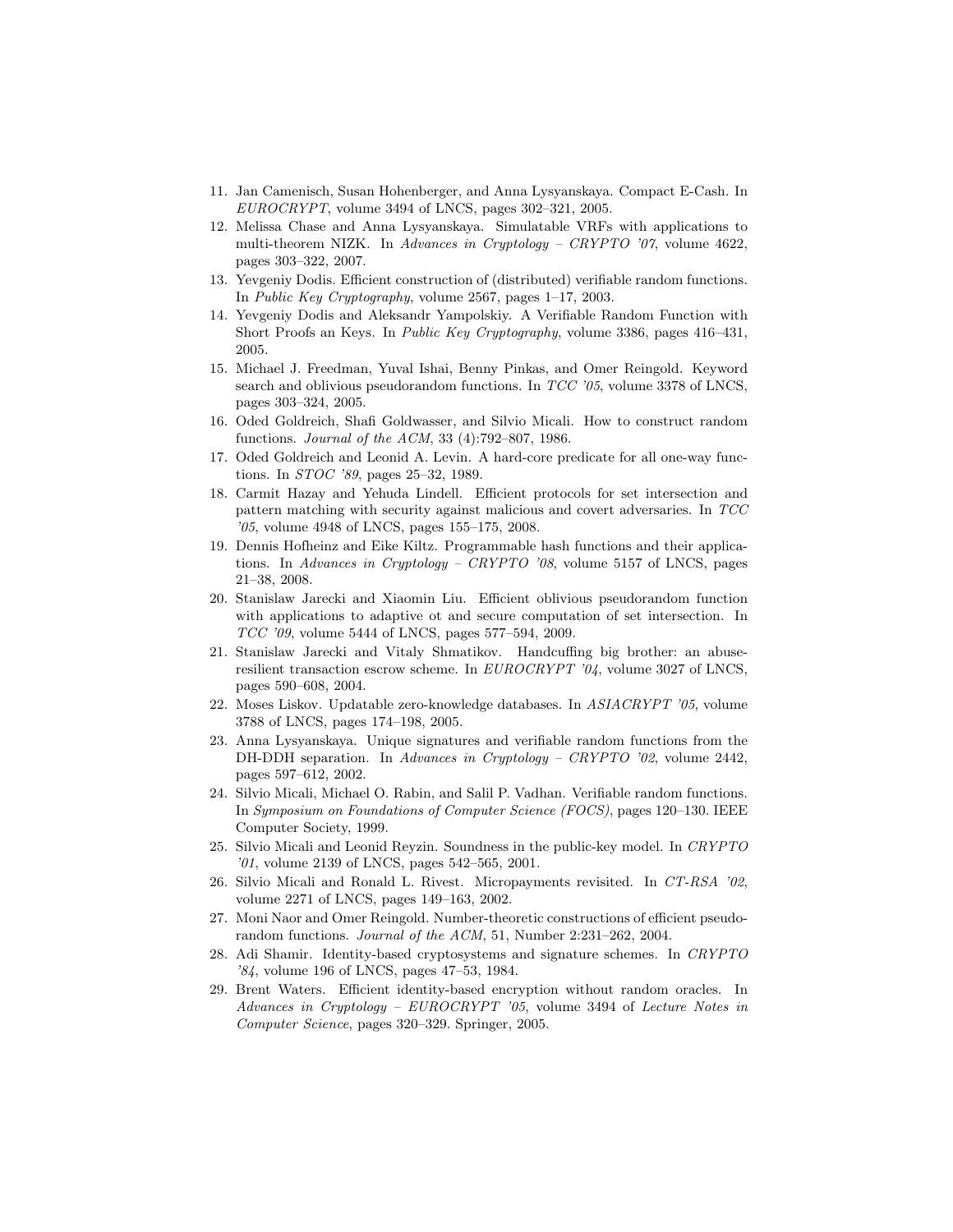# A Proof of Claim 5

Proof. In other words, the probability of the simulation not triggering a general abort is at least  $\zeta_{\min}$ . This analysis follows that of [29], which we reproduce here for completeness. Without loss of generality, we can assume the adversary always makes the maximum number of queries  $Q$  (since the probability of not aborting increases with fewer queries). Fix an arbitrary  $\vec{x} = (x^{(1)}, \ldots, x^{(Q)}, x^*) \in \{0, 1\}^n$ . Then, with the probability over the choice of  $\vec{r}$ , k, we have that Pr[abort on  $\vec{x}$ ] is

$$
= \Pr[\bigwedge_{i=1}^{Q} K(x^{(i)}) = 1 \ \land \ r' + \sum_{j=1}^{n} x_j^* r_j = m(n-k)] \tag{10}
$$

$$
= (1 - \Pr[\bigvee_{i=1}^{Q} K(x^{(i)}) = 0]) \Pr[r' + \sum_{j=1}^{n} x_j^* r_j = m(n-k) | \bigwedge_{i=1}^{Q} K(x^{(i)}) = 1](11)
$$

$$
\geq (1 - \sum_{i=1}^{Q} \Pr[K(x^{(i)}) = 0]) \Pr[r' + \sum_{j=1}^{n} x_j^* r_j = m(n-k) | \bigwedge_{i=1}^{Q} K(x^{(i)}) = 1]
$$
12)

$$
= (1 - \frac{Q}{m}) \cdot \Pr[r' + \sum_{j=1}^{n} x_j^* r_j = m(n - k) \mid \bigwedge_{i=1}^{Q} K(x^{(i)}) = 1]
$$
(13)

$$
= \frac{1}{n+1} \cdot (1 - \frac{Q}{m}) \cdot \Pr[K(x^*) = 0 \mid \bigwedge_{i=1}^{Q} K(x^{(i)}) = 1]
$$
\n(14)

$$
= \frac{1}{n+1} \cdot (1 - \frac{Q}{m}) \cdot \frac{\Pr[K(x^*) = 0] \cdot \Pr[\bigwedge_{i=1}^{Q} K(x^{(i)}) = 1] \mid K(x^*) = 0]}{\Pr[\bigwedge_{i=1}^{Q} K(x^{(i)}) = 1]]} \tag{15}
$$

$$
\geq \frac{1}{(n+1)m} \cdot (1 - \frac{Q}{m}) \cdot \Pr[\bigwedge_{i=1}^{\infty} K(x^{(i)}) = 1] | K(x^*) = 0]
$$
 (16)

$$
= \frac{1}{(n+1)m} \cdot (1 - \frac{Q}{m}) \cdot (1 - \Pr[\bigvee_{i=1}^{Q} K(x^{(i)}) = 0] \mid K(x^*) = 0]) \tag{17}
$$

$$
\geq \frac{1}{(n+1)m} \cdot (1 - \frac{Q}{m}) \cdot (1 - \sum_{i=1}^{Q} \Pr[K(x^{(i)}) = 0] | K(x^*) = 0]) \tag{18}
$$

$$
= \frac{1}{(n+1)m} \cdot (1 - \frac{Q}{m})^2
$$
\n(19)

$$
\geq \frac{1}{(n+1)m} \cdot \left(1 - \frac{2Q}{m}\right) \tag{20}
$$

$$
=\frac{1}{8Q(n+1)}
$$
\n<sup>(21)</sup>

Equations 13 and 16 derive from  $Pr[K(x) = 0] = \frac{1}{m}$  for any query x. Equation 14 gets a factor of  $\frac{1}{n+1}$  from the simulator taking a guess of k. Equation 15 follows